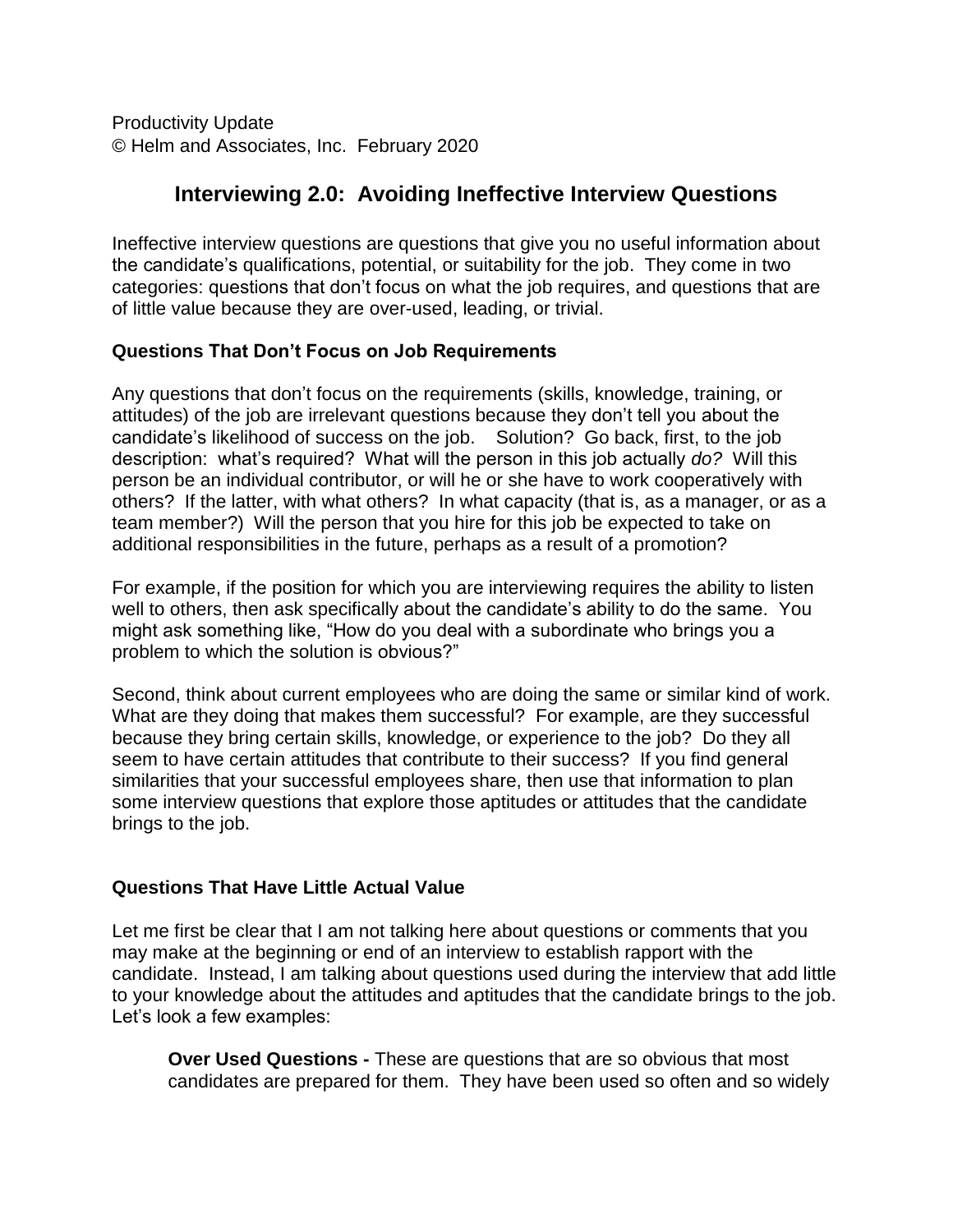that the responses that you get to them will seldom help you look beyond the "interview face" that the candidate is carefully presenting to you. Some samples:

"Tell me about yourself." "What are your strengths?" "What are your weaknesses?"

#### **Leading Questions**

There are two kinds of leading questions that lead the applicant to do a little bragging: behavioral questions and hypothetical questions.

## **Behavioral Questions**

These questions usually start out with something like, "Tell me about a time you (dealt with some specified situation) and how you handled it."

The problem with behavioral questions is the: "…and how you handled it" part. This leads the candidate to focus on glowing tales of his or her successes, whether or not he or she has ever actually faced such a situation.

To avoid this problem, ask the first part of the question and simply leave off the "…and how you handled it" part. Now you are asking the candidate about a problem situation, rather than inviting him or her to talk about successes, real or imagined. You'll end up learning more about how the candidate faces and thinks through such situations.

## **Hypothetical Questions**

Closely related to behavioral questions are hypothetical ones. Hypothetical questions usually begin with, "What would you do if…?" This type of question allows the candidate to explain his or her idealized response – that is, what he or she likes to think he or she would do. We all like to think we would disarm the mugger, lift the wrecked car off the person pinned underneath, etc. But there can be large gaps between the way we like to think we would act, and the way we actually do. The problem is that the candidate's response to this type of question usually will have more to do with what he or she believes the interviewer *wants to hear* than with what the person would actually do.

**Irrelevant Questions –** Irrelevant questions may *seem* to be cleverly getting the candidate to reveal something about him- or herself, but they almost always have nothing to do with the person's knowledge, skills or abilities, or with the job's requirements. Here are some of my favorite examples of irrelevant questions: